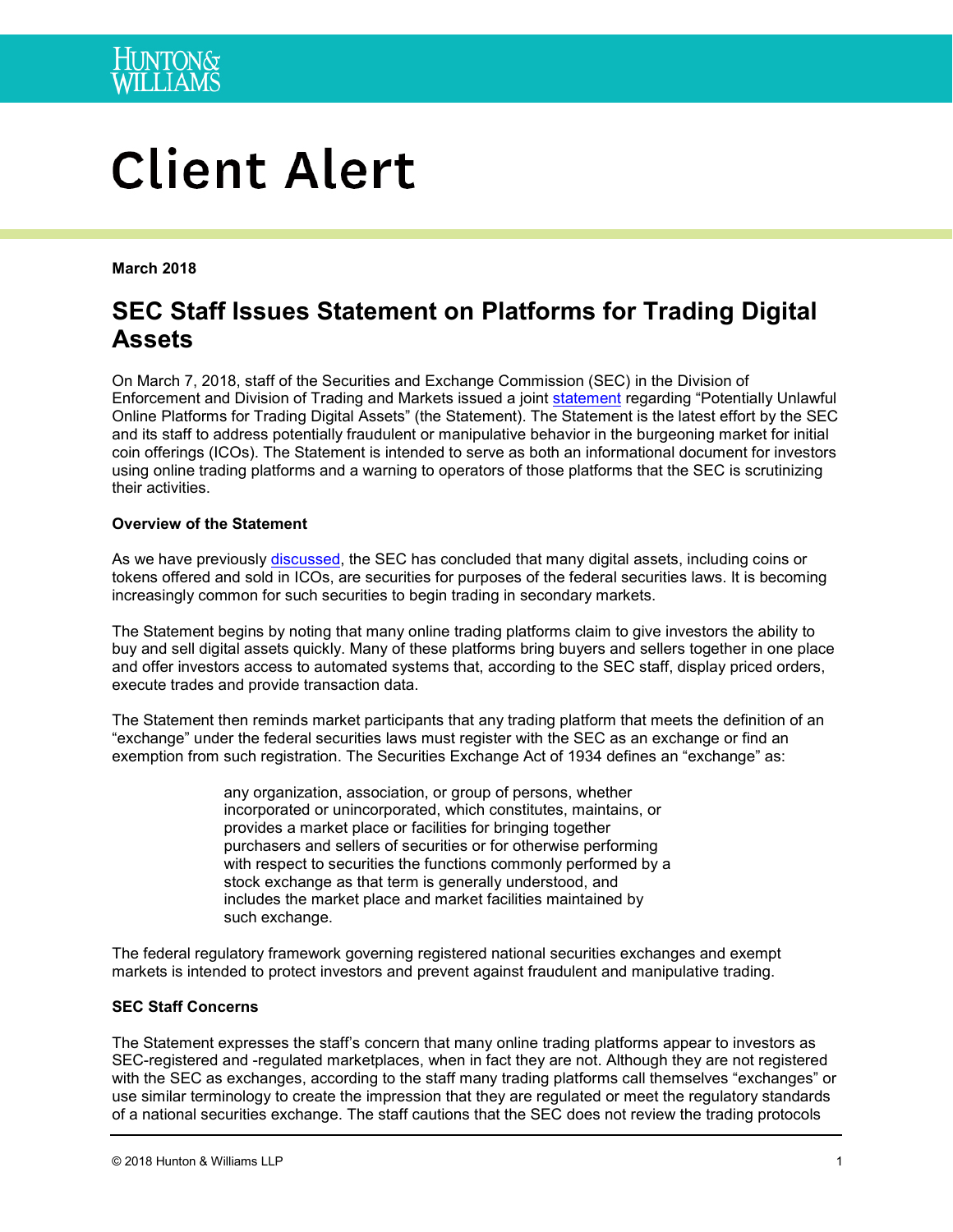

used by these platforms, which determine how orders interact and execute, and access to a platform's trading services may not be the same for all users.

The Statement also warns investors that they should not assume the trading protocols meet the standards of an SEC-registered national securities exchange. Further, according to the staff, many of these platforms give the impression that they perform exchange-like functions by offering order books with updated bid and ask pricing and data about executions on the system, but the staff has reason to question whether such information has the same integrity as that provided by registered securities exchanges. The Statement concludes with a series of due diligence questions that the staff recommends investors pose to a platform before they decide to trade digital assets there.

#### **BitFunder Enforcement Action**

As part of its larger ongoing enforcement sweep against ICO promoters, on February 21, 2018, the SEC charged BitFunder and its founder, Jon E. Montroll (Montroll), for operating an unregistered securities exchange on which users were able to create, offer, buy and sell virtual shares of cryptocurrency companies.

Montroll operated BitFunder from December 2012 through November 2013 during a time period when online "stock" exchanges for cryptocurrency companies were more common. Users deposited bitcoins into a virtual currency wallet controlled by Montroll called WeExchange. In addition, in July of 2013 Montroll offered and sold shares of his own digital security, Ukyo Notes, telling purchasers that the funds raised would be invested and would generate interest daily. In reality, Montroll used some of the funds for personal and business expenses and to replenish bitcoins Montroll had misappropriated from BitFunder prior to the offering. Subsequently, in August of 2013 hackers launched a cyberattack on BitFunder resulting in the theft of over 6,000 bitcoin, then valued at approximately \$775,075. Montroll did not disclose the theft to any BitFunder users and instead used bitcoin deposits from new users to fund withdrawal requests after the cyberattack.

In its [complaint,](https://www.sec.gov/litigation/complaints/2018/comp-pr2018-23.pdf) the SEC charged Montroll as a controlling person in BitFunder's violation of Section 5 of the Securities Exchange Act of 1934, as amended (the Exchange Act), for operating an unregistered securities exchange. Montroll and BitFunder were jointly charged with securities fraud in violation of Section 10(b) of the Exchange Act and Rule 10b-5 promulgated thereunder and Montroll is charged individually for securities fraud under Section 17(a) of the Securities Act of 1933, as amended (the Securities Act). Additionally, the SEC charged Montroll with the unregistered offer and sale of securities for his sale of Ukyo Notes under Section 5(a) and Section 5(c) of the Securities Act.

Concurrently with these charges from the SEC, the US Justice Department arrested Montroll on February, 21, 2018, for giving false sworn testimony and false documentation to the staff of the SEC during the course of its investigation. In a statement to the public, US Attorney Geoffrey S. Berman said, "These charges signify that we will use the full force of the federal criminal law to protect the integrity of the SEC's investigative process."

#### **Final Thoughts**

We are not aware of any SEC-registered securities exchanges that currently accept digital coins or tokens for trading. However, a number of start-up and established trading platforms are at various stages of registering with the SEC as an alternative trading system for these instruments, which is a valid exemption from the SEC's requirement that all exchanges register. Relatedly, the Commodity Futures Trading Commission has separately brought enforcement actions against cryptocurrency exchanges that were not appropriately registered with the CFTC. As the SEC and other regulators continue to focus on digital assets and the related ICO market, issuers of tokens and the platforms that seek to develop secondary markets for them should continue to observe SEC and other relevant regulatory requirements.